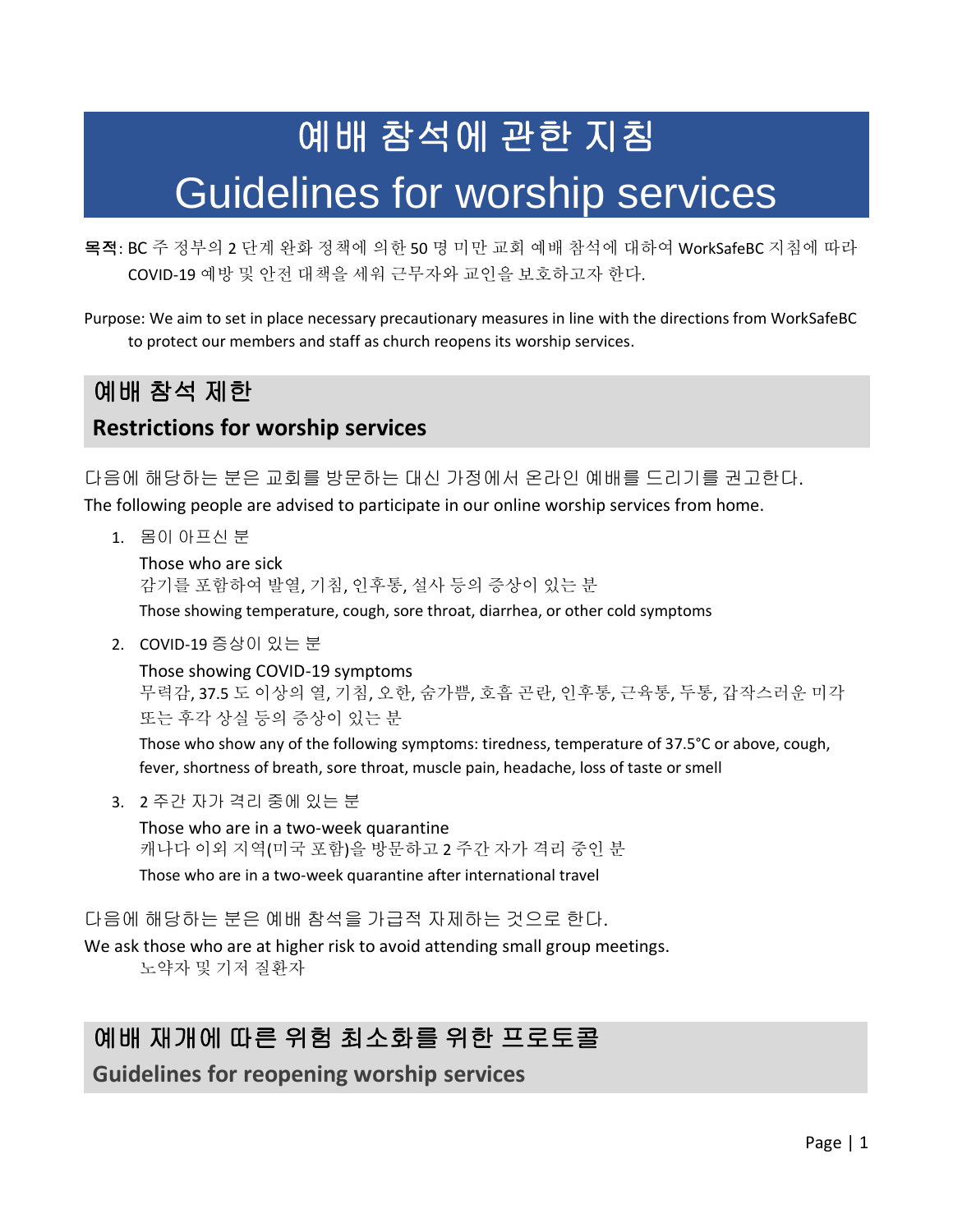1. 재개 시점은 6 월 7 일(창립 주일)이다.

Reopening will begin on June 7 (church anniversary).

- 2. 예배 참석자는 가급적 대중교통 이용을 자제하고 개인 운송 수단을 이용한다. Those coming to worship services should avoid using public transport.
- 3. 예배 참석자는 개인 위생, 공중 위생, 정부 위생 수칙을 준수한다. Those coming to worship services must keep good personal hygiene.
- 4. 예배의 시작과 종료 시까지 마스크와 장갑을 착용하고 물리적 거리(2m)를 유지한다. Those coming to worship services must wear a mask and gloves and observe social distancing (2m).
- 5. 손 소독제 사용과 손 씻기를 습관화한다.

Everyone must frequently wash hands / use hand sanitizers.

6. 예배 장소와 화장실은 행정팀이 사용 전과 후에 2 번 이상 소독한다.

Sanctuaries and bathrooms must be disinfected before and after worship services.

- 7. 손이 많이 닿는 곳(문고리, 공용 장비, 악기 등)은 철저히 소독한다. The oft-touched objects (door handles, communal equipment, musical instruments, etc.) need to be disinfected more thoroughly.
- 8. 예배 진행 중 갑자기 감기 증상이나 COVID-19 증상이 있을 때는 즉시 사역자에게 알리고, 방해가 되지 않도록 예배 장소에서 조용히 퇴장한 후 BC 주 COVID-19 Self-Assessment Tool 을 사용하거나 811 에 전화하여 후속 조치를 취한다.

Those at church must report to the First Aid personnel when experiencing even mild COVID-19 symptoms and return home. They should seek advice from health authorities by dialling 811.

9. 증상이 심한 경우(예: 호흡 곤란, 가슴 통증) 911 에 전화한다.

If the symptoms are severe, dial 911.

10. 아픈 사람과 접촉한 모든 표면은 소독한다.

All surfaces the sick person came in contact with must be sanitized.

# 예배 참석자 선발

Choosing who may attend services

예배 참석자는 한 번에 최대 50 명 이하로 하고, 필수 예배 봉사 인원 외에 1, 2, 3 부 각 예배에 교인 20 명씩(총 60 명)을 선발하여 예배에 참석하도록 한다.

Total number of people at each service must be kept below fifty. Twenty people on top of the volunteers may be invited to attend services in person.

#### \* **6** 월 한 달은 교회 리더 중심으로 시범 운영하고 **7** 월부터 교구로 확대 시행한다**.**

**In June, only church leaders will be invited to services to test the system, and other members will be invited from July.**

- 1. 6 월 7 일(창립 주일)부터 4 주간 교회 리더십(시무 장로/셀코치/셀리더) 중에서 선발한다.
	- Starting from June 7 (church anniversary) only church leadership (serving elders, cell-coaches, cell group leaders) will be invited.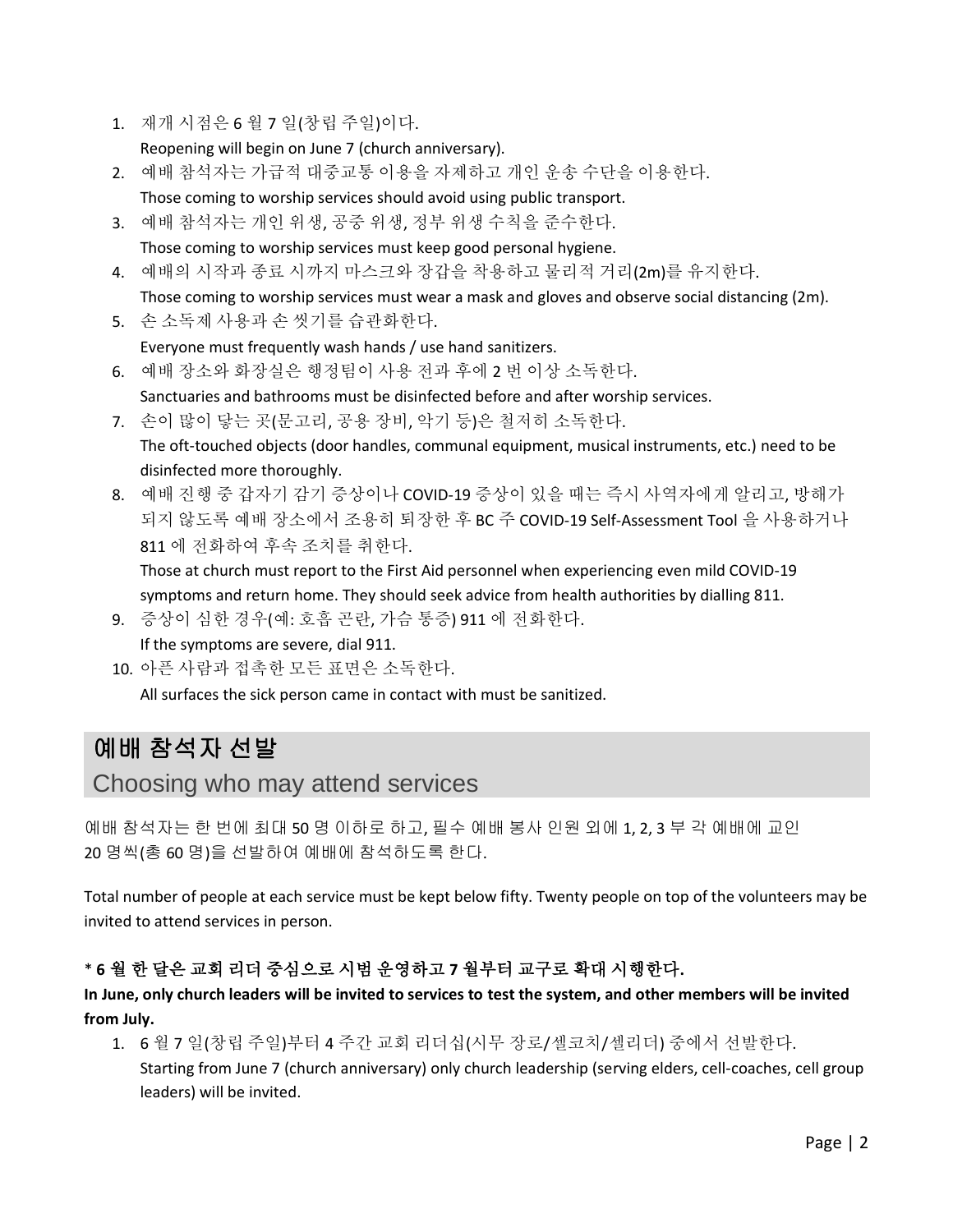- 2. 7 월부터 교구별로 교대로 참석한다. (참석자 명단 작성 담당: 교구 사역자, 교구 심방 위원) Starting from July, members from alternating church districts will be invited.
- 3. 예배 참석자 명단은 최소한 일주일 전에 완성되어야 하며, 참석 변경은 3 일 전에는 통보되어야 한다.

The attendance list must be completed at least a week in advance and confirmed at least three days in advance.

4. 참석자 명단에 있는 인원만 예배를 드릴 수 있으며, 명단에 없는 성도가 방문하는 경우 목회자가 판단하여 안전 검사 시행, 안전 수칙 주지, 참석자 명부 기입 후 입장할 수도 있다. Those who are not on the list may not attend a service. Should such people come to church, it is up to the pastor in duty to decide if they should be allowed to enter. All standard safety procedure must of course be followed.

# 예배 참석자 안내 지침**(**목회자**,** 행정팀원**)**

Guidelines for attending services (Staff)

주일 예배 안내는 행정팀원과 목회자를 중심으로 진행한다.

Pastors and staff are responsible for distributing guidelines for worship services.

1. '예배 참석자 수칙'을 사전에 이메일 혹은 문자로 발송한다.

Guidelines must be sent out to those attending services via email or messages beforehand.

- 2. 교구 담당 목회자는 참석 여부를 3 일 전까지 확인한다. 변동이 있을 경우 토요일까지 마무리한다. The pastors overseeing districts must confirm the members' attendance at least three days in advance. No changes can be made on Sunday.
- 3. 안내 데스크(Check Point Desk)를 운영한다. 봉사자를 포함한 모든 예배 참석자는 반드시 체크인한다.

There will be a Check Point Desk. All participants must check in at the desk.

- 안전 기본 질문 점검 목록 작성
- answer safety questions
- 발열 확인(37.5 도 이상일 경우 입장 불가)
- check temperature (will not be permitted to enter if measured 37.5°C or higher)
- 마스크/장갑 착용 여부 확인
- confirm wearing a mask and gloves
- 참석자 명부에서 본인 확인 및 서명
- check name and sign
- 좌석 배치도에서 본인 좌석 확인
- check seat No.
- 4. 좌석은 다음과 같이 배치한다.

Place seats in the following ways: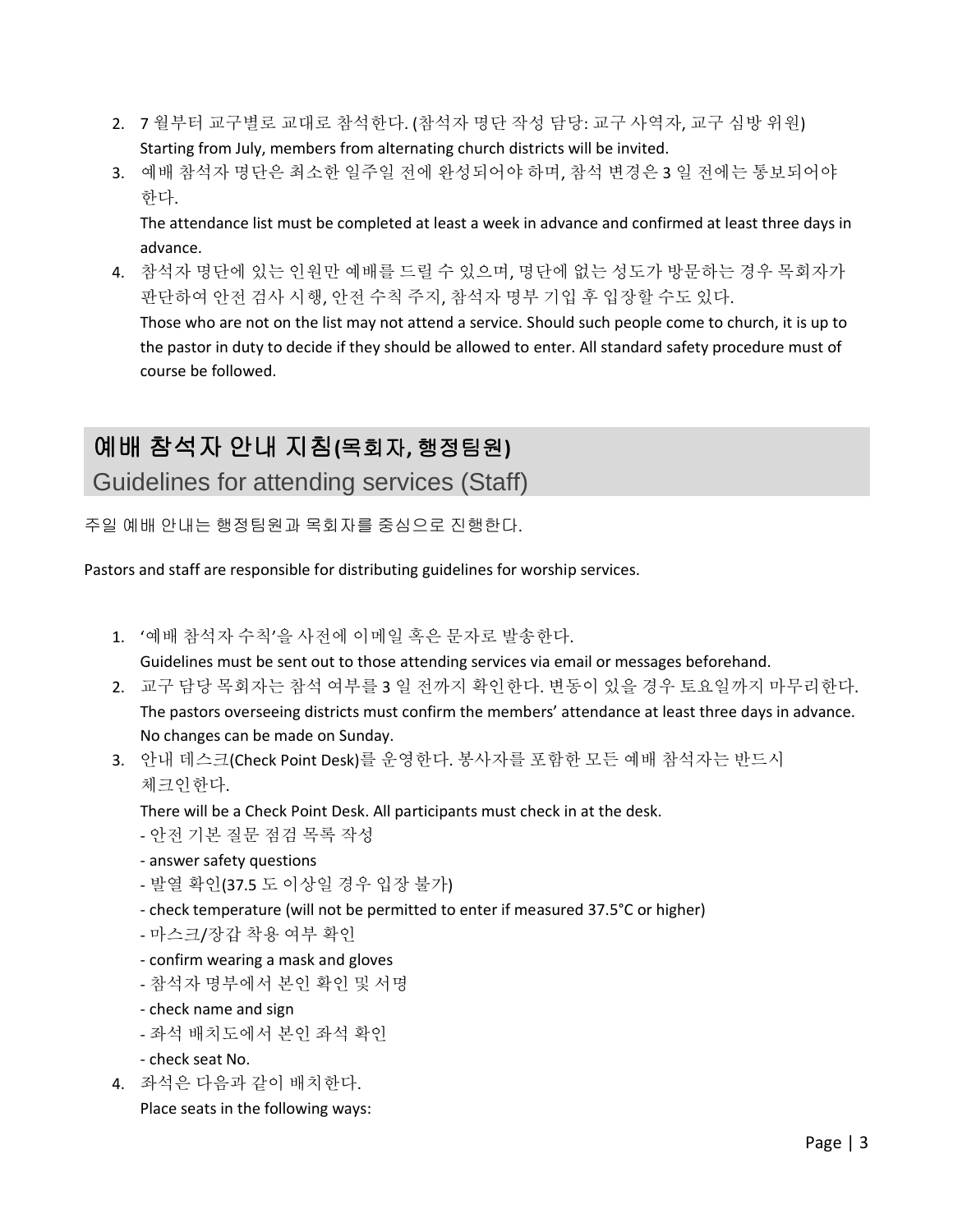- 접이식 의자를 사용하여 50 개 좌석을 배치하고 좌석 번호를 바닥에 표시한다.

- place 50 foldable chairs and display seat No. on the floor.
- 성도가 입장하여 좌석 배치도상 본인 자리에 착석할 수 있도록 안내한다.
- show everyone where their seats are.
- 예배 후 모든 의자는 새로운 의자로 교체하고 2m 간격을 유지하여 재배치한다.
- replace chairs after each service, keeping 2m distance between the chairs.
- 5. 방역과 환기를 시행한다.

#### Disinfect and ventilate

- 매 예배 후 새 의자로 교체하기 전에 예배당 전체를 방역한다.
- before replacing chairs, disinfect the entire sanctuary.
- 예배 시작 전까지 환기한다.
- ventilate until the start of the next service.
- 6. 예배 참석자가 예배 전후로 로비 등 한 장소에 오래 머물지 않도록 안내하며, 봉사자도 이를 준수하도록 교육한다.

Ensure that people do not stay in the lobby after the service.

- 7. 예배 출입 동선 관리 지침에 따라 예배 입장 및 퇴장 시 동선이 겹치지 않도록 안내한다. Ensure that people's paths do not cross by showing them the designated routes in and out of the sanctuary.
- 8. 예배당 입장은 예배 15 분 전부터 가능하다.

People may enter the sanctuary 15 mins before the service.

## 예배 참석자 안전 수칙

Guidelines for attending services

예배 참석자는 다음 안전 수칙을 준수한다.

Those attending services must follow the guidelines below.

1. 예배 참석 변경은 3 일 전까지 가능하다.

Attendance must be confirmed at least three days in advance.

2. 모든 예배 참석자는 예배 전에 안내 데스크(Check Point Desk)에서 체크인한다.

Everyone must check in at the Check Point Desk.

- 안전 기본 질문, 발열 확인(37.5 도 이상일 경우 입장 불가)
- answer safety questions and check temperature (will not be permitted to enter if measured 37.5°C or higher)
- 마스크/장갑 착용 확인, 명단 확인 및 서명, 좌석 배치도 확인
- confirm wearing a mask and gloves, check name and sign, check seat No.
- 3. 교회 건물(예배당 포함) 안에서는 마스크와 장갑을 항상 착용한다.

A mask and gloves must be worn while at church.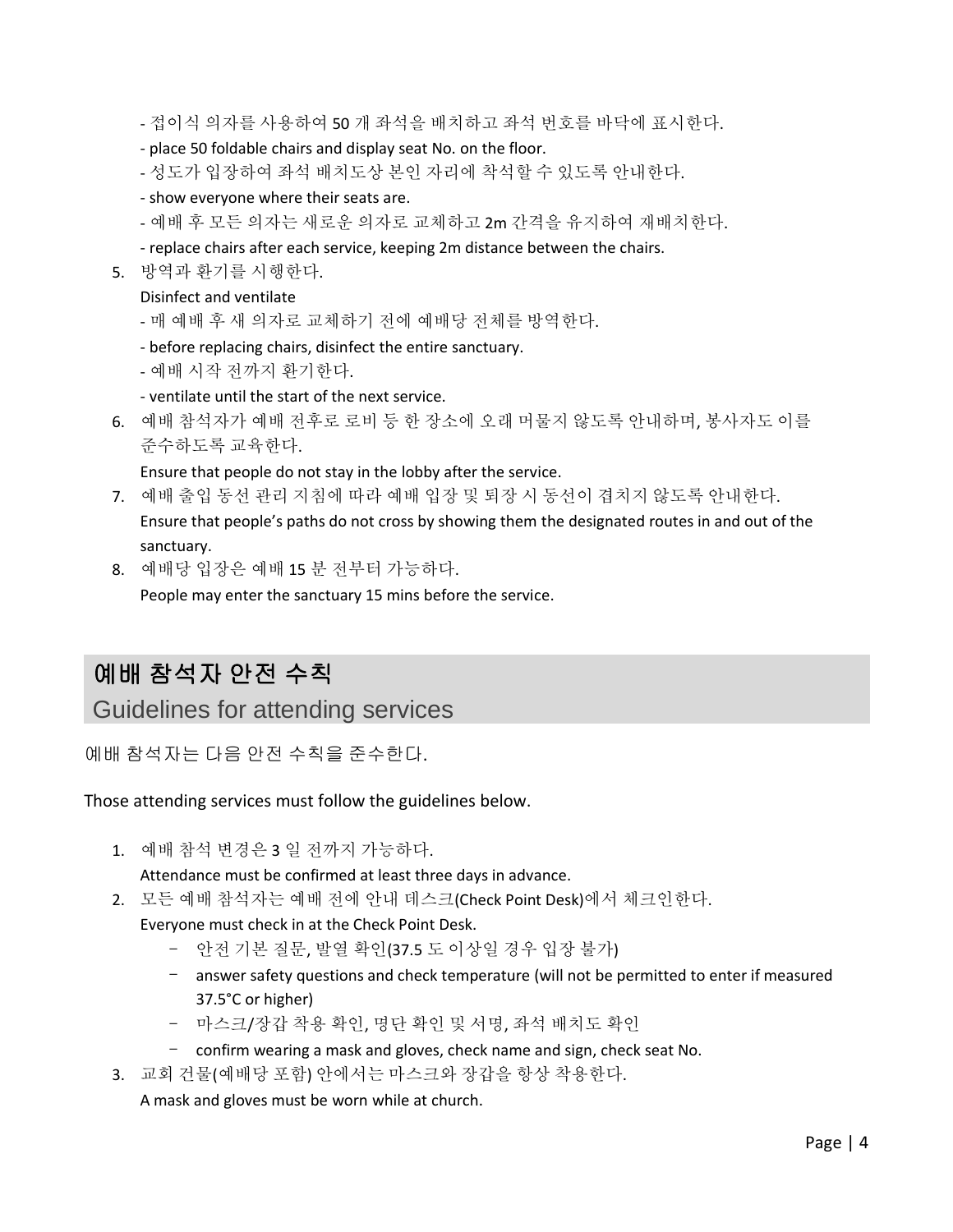- 개인 마스크는 본인이 준비하고일회용 장갑은 교회에서 제공한다.
- Personal masks must be brought from home. Church will provide the gloves.
- 4. 물리적 거리 두기(2m)를 유지하고 안전 수칙을 준수한다.
- Everyone must observe social distancing (2m).
- 5. 지정된 좌석에만 착석한다. (체크인 시 안내 데스크에서 확인)
	- You must only use the designated seat.
		- 안내 위원의 안내를 따른다.
		- You must follow the direction of church staff.
		- 예배 중 임의 이동을 삼간다.
		- Avoid going to unauthorized places.
- 6. 예배 참석자는 다음 예배 출입 동선 관리 지침을 따른다.
	- Use the designated routes to go in and out of the sanctuary.
		- 교회 건물 입장은 예배 시작 15 분 전부터 가능하다.
		- You may enter the sanctuary 15 mins before the service.
		- 예배당 이외의 장소 출입을 최소화한다. 화장실은 정해진 곳만 사용한다.
		- Avoid going to places outside the sanctuary. Only use the designated bathroom.
		- 예배 후 가능한 한 로비에 모이지 말고 바로 퇴장하여 교회에 머무는 시간을 최소화한다.
		- Do not stay in the lobby. Leave church after the service.
		- 성도의 교제는 가능한 한 외부에서 한다.
		- Where possible, avoid prolonged fellowship at church.
		- 인사는 목례를 권한다.
		- Avoid handshakes.
- 7. 헌금은 헌금 바구니를 돌리지 않으므로 예배당 입장 시 입구에 마련된 헌금함에 투입한다.

No basket will be passed around for offering. Please use the offering box near the sanctuary entrance.

### 예배 참석자 명단

Attendance list

예배 참석자 명단은 차후 필요 시 참석자의 소재 파악 및 동선 확인을 위한 것이다. Attendance lists are kept in order to track people's movements.

- 1. 명단 작성은 1 주일 전에 완료되어야 하며, 최종 확인은 해당 주일 3 일 전에 완료되어야 한다.
- The list needs to be finalized a week in advance and confirmed three days before the service. 2. 명단에는 이름, 연락처, 소속, 좌석, 서명, 안전 수칙 점검란이 포함된다.
- The list includes name, contact detail, district, seat No., signature, and safety procedure tick boxes.
- 3. 예배 사역팀에서 좌석을 지정하여 명단에 명시한다. 'A-ministry' will arrange seating and write on the list.
- 4. 예배 참석자 명단은 예배 사역팀에서 1 개월 보관 후 폐기한다.

The lists will be kept by 'A-ministry' for a month before being discarded.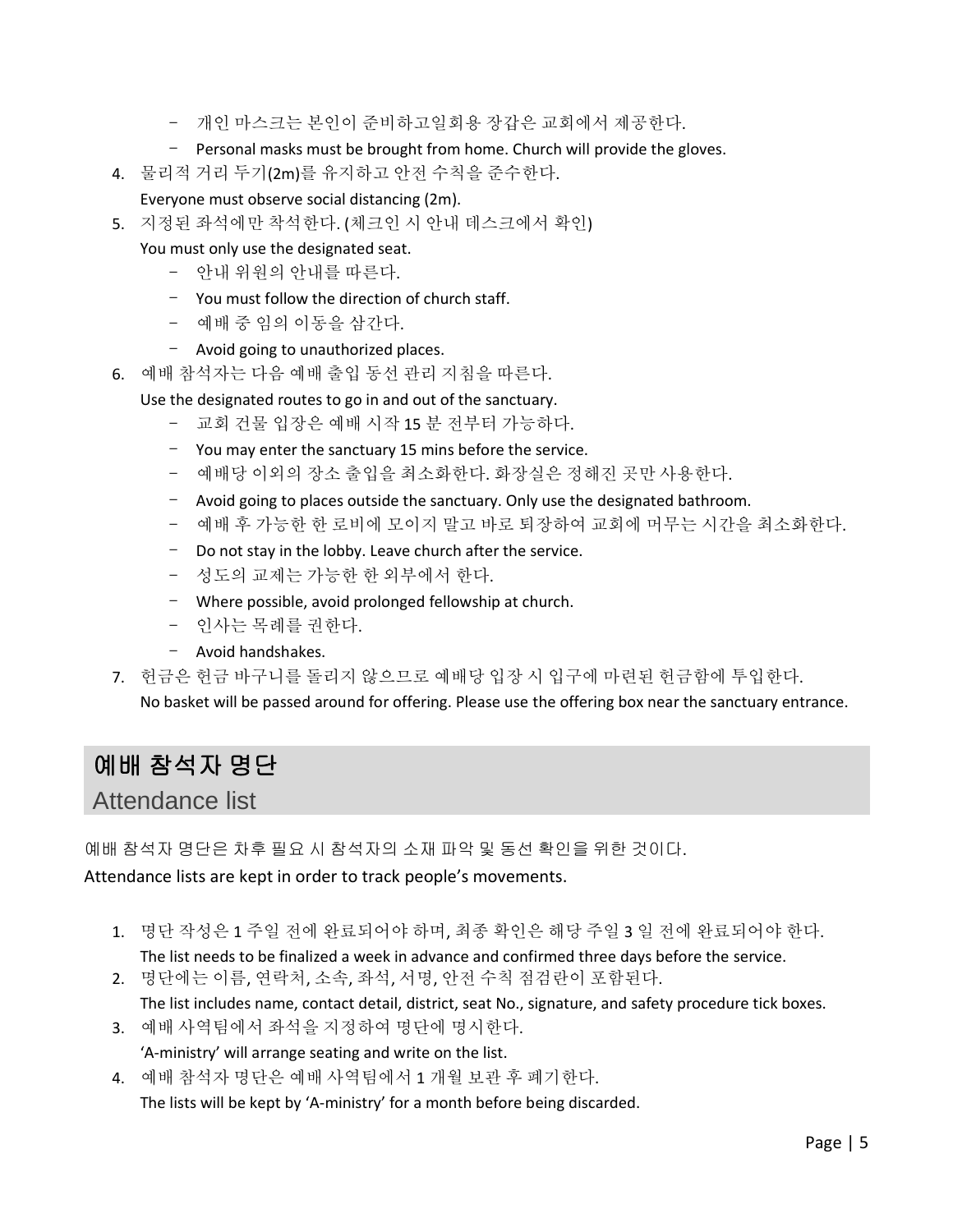5. 예배 참석자 명단 형식은 다음과 같다. Below is the attendance list template: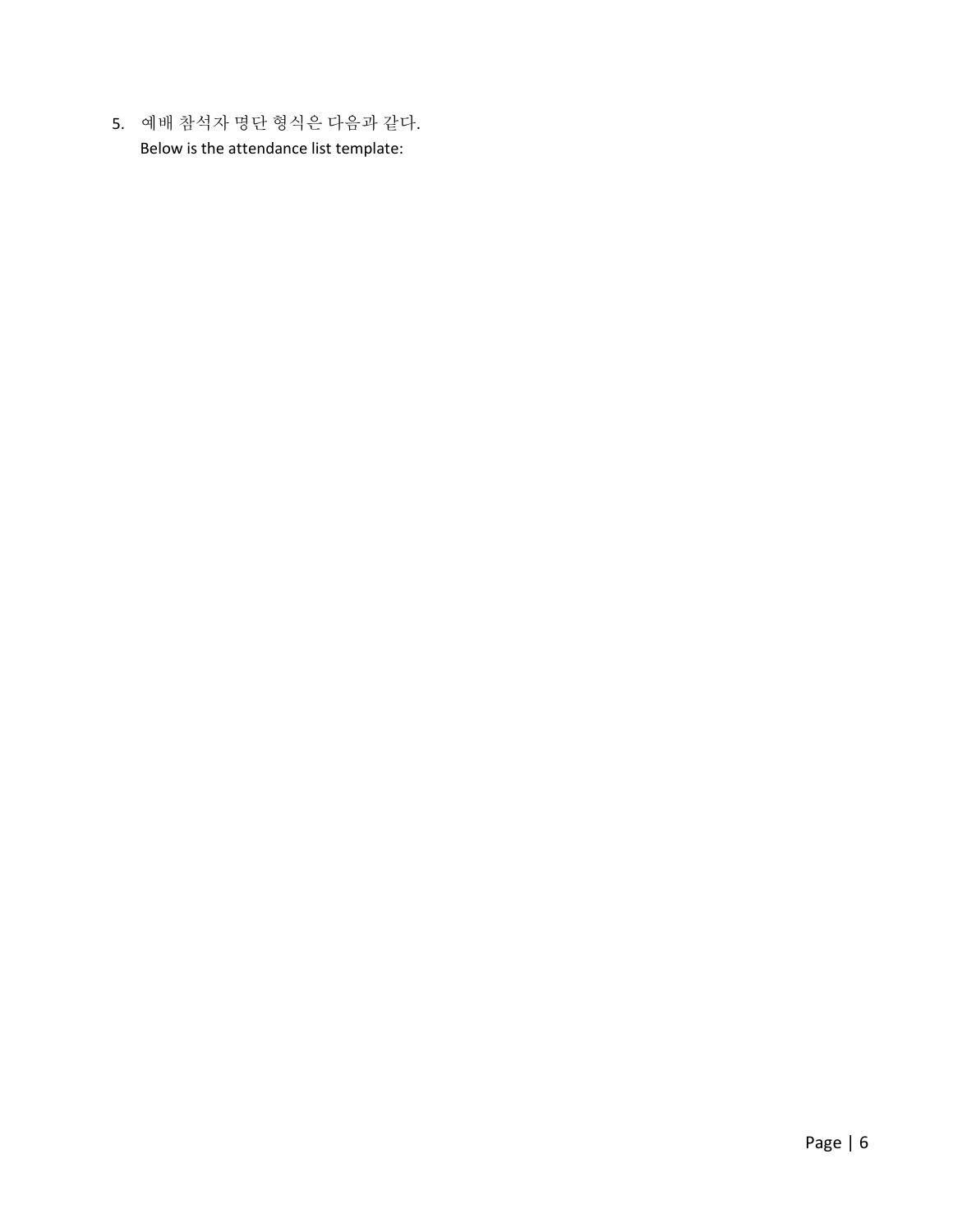#### (6 월 7 일) 주일 **3** 부 예배 참석자 명단 및 안전 수칙 점검 목록**(**봉사자용**)**

#### **(June 7) Sunday 12 O'clock service attendance list and safety checklist (Staff)**

아래 점검 목록에서 본인 정보를 확인하시고 질문에 답해 주십시오.

Confirm your personal information below and answer the questions.

마스크, 장갑 착용 여부와 발열 여부를 확인하신 후 본인 서명란에 서명하시기 바랍니다.

Confirm that you are wearing a mask and gloves and indicate whether you have a high temperature. Sign your name afterwards to confirm your answers.

질문 1. 현재 감기나 COVID-19 증상(발열, 기침 등)이 있습니까? Q 1. Do you have cold or COVID-19 related symptoms? 질문2. 최근2주내에본인또는가족이캐나다외에다른나라를여행한적이있습니까? Q 2. Have you or anyone in your household travelled abroad in the last two weeks? 질문3. 최근접촉자(가족포함) 중에COVID-19 증상이있는사람이나확진자가있습니까? Q 3. Have you been in contact with anyone with COVID-19 symptoms?

<3 부 예배> 봉사자/예배 위원

<12 O'clock service> Staff and volunteers

| No.            | 좌석<br>Seat<br><b>No</b> | 이름<br>Name | 전화<br>Phone No | 소속/봉사<br>Position/Serving<br>role | 질문 1<br>Q <sub>1</sub> | Q <sub>2</sub> | Q <sub>3</sub> | 질문 2 질문 3 마스크/장갑<br>Mask/Gloves Temperature | 발열 | 서명<br>Signature |
|----------------|-------------------------|------------|----------------|-----------------------------------|------------------------|----------------|----------------|---------------------------------------------|----|-----------------|
| 1              | $\mathbf{1}$            | 박신일        | $604^{\sim}$   | 목회자/설교                            | Y / N                  | Y / N          | Y / N          | Y / N                                       |    |                 |
| 2              | $\overline{2}$          | 홍두표        | 778~           | 목회자/환영                            | Y / N                  | Y / N          | Y / N          | Y / N                                       |    |                 |
| 3              | 3                       | Moses Kim  | $909^{\sim}$   | 목회자/통역                            | Y / N                  | Y / N          | Y / N          | Y / N                                       |    |                 |
| $\overline{4}$ |                         |            |                |                                   | Y / N                  | Y / N          | Y / N          | Y / N                                       |    |                 |
| 5              |                         |            |                |                                   | Y / N                  | Y / N          | Y / N          | Y / N                                       |    |                 |
| $\sim$         |                         |            |                |                                   | Y / N                  | Y / N          | Y/N            | Y / N                                       |    |                 |
| 30             | 30                      |            |                |                                   | Y / N                  | Y / N          | Y / N          | Y / N                                       |    |                 |

#### (6 월 7 일) 주일 **3** 부 예배 참석자 명단 및 안전 수칙 점검 목록**(**성도용**)**

#### **(June 7) Sunday 12 O'clock service attendance list and safety checklist (Members)**

아래 점검 목록에서 본인 정보를 확인하시고 질문에 답해 주십시오.

Confirm your personal information below and answer the questions.

마스크, 장갑 착용 여부와 발열 여부를 확인하신 후 본인 서명란에 서명하시기 바랍니다.

Confirm that you are wearing a mask and gloves and indicate whether you have a high temperature. Sign your name afterwards to confirm your answers.

질문 1. 현재 감기나 COVID-19 증상(발열, 기침 등)이 있습니까? Q 1. Do you have cold or COVID-19 related symptoms? 질문2. 최근2주내에본인또는가족이캐나다외에다른나라를여행한적이있습니까? Q 2. Have you or anyone in your household travelled abroad in the last two weeks? 질문 3. 최근접촉자(가족포함) 중에 COVID-19 증상이 있는 사람이나 확진자가 있습니까? Q 3. Have you been in contact with anyone with COVID-19 symptoms?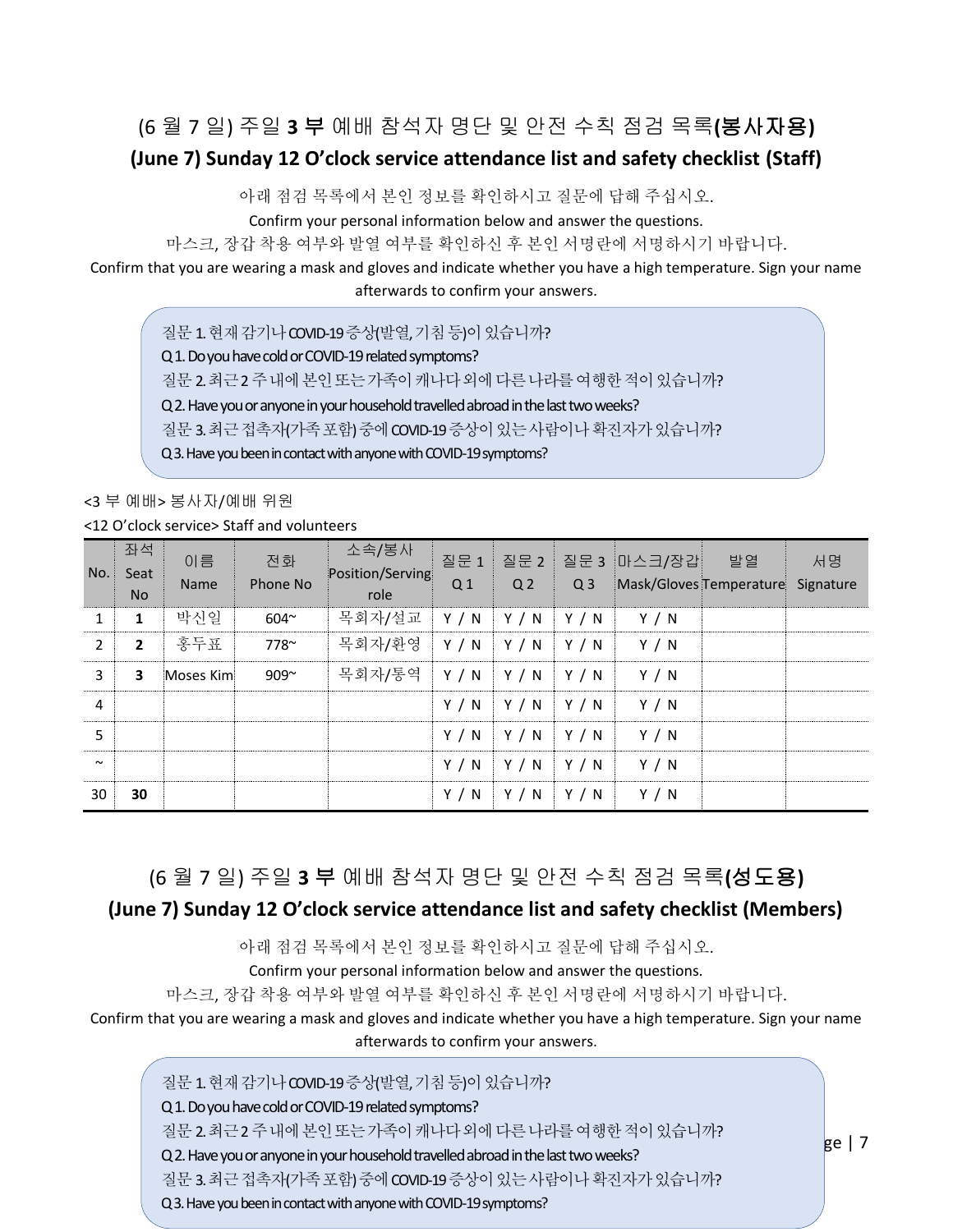<3 부 예배> 성도 <12 O'clock service> Members

| No.    | 잔석<br>Seat No | 이름<br><b>Name</b> | 전화<br>Phone No | 지역/직분<br>District/Serving<br>role | Q <sub>1</sub> | Q <sub>2</sub>    | Q <sub>3</sub> | 질문 1 질문 2 질문 3 마스크/장갑<br>Mask/Gloves Temperature Signature | 발열 | 서명 |
|--------|---------------|-------------------|----------------|-----------------------------------|----------------|-------------------|----------------|------------------------------------------------------------|----|----|
| 1      | 31            | 홍 XX              | 604~           | 밴쿠버/셀코치   Y / N   Y / N   Y / N   |                |                   |                | Y / N                                                      |    |    |
| 2      | 32            | 박 XX              | $604^{\circ}$  | 밴쿠버/권사   Y / N   Y / N   Y / N    |                |                   |                | Y / N                                                      |    |    |
| 3      | 33            | 김 XX              | $604^{\sim}$   | 써리/셀코치   Y / N   Y / N   Y / N    |                |                   |                | Y / N                                                      |    |    |
| $\sim$ |               |                   |                |                                   |                | $Y/N$ $Y/N$ $Y/N$ |                | Y / N                                                      |    |    |
| 20     | 50            |                   |                |                                   | Y / N          | $Y/N$ $Y/N$       |                | Y / N                                                      |    |    |